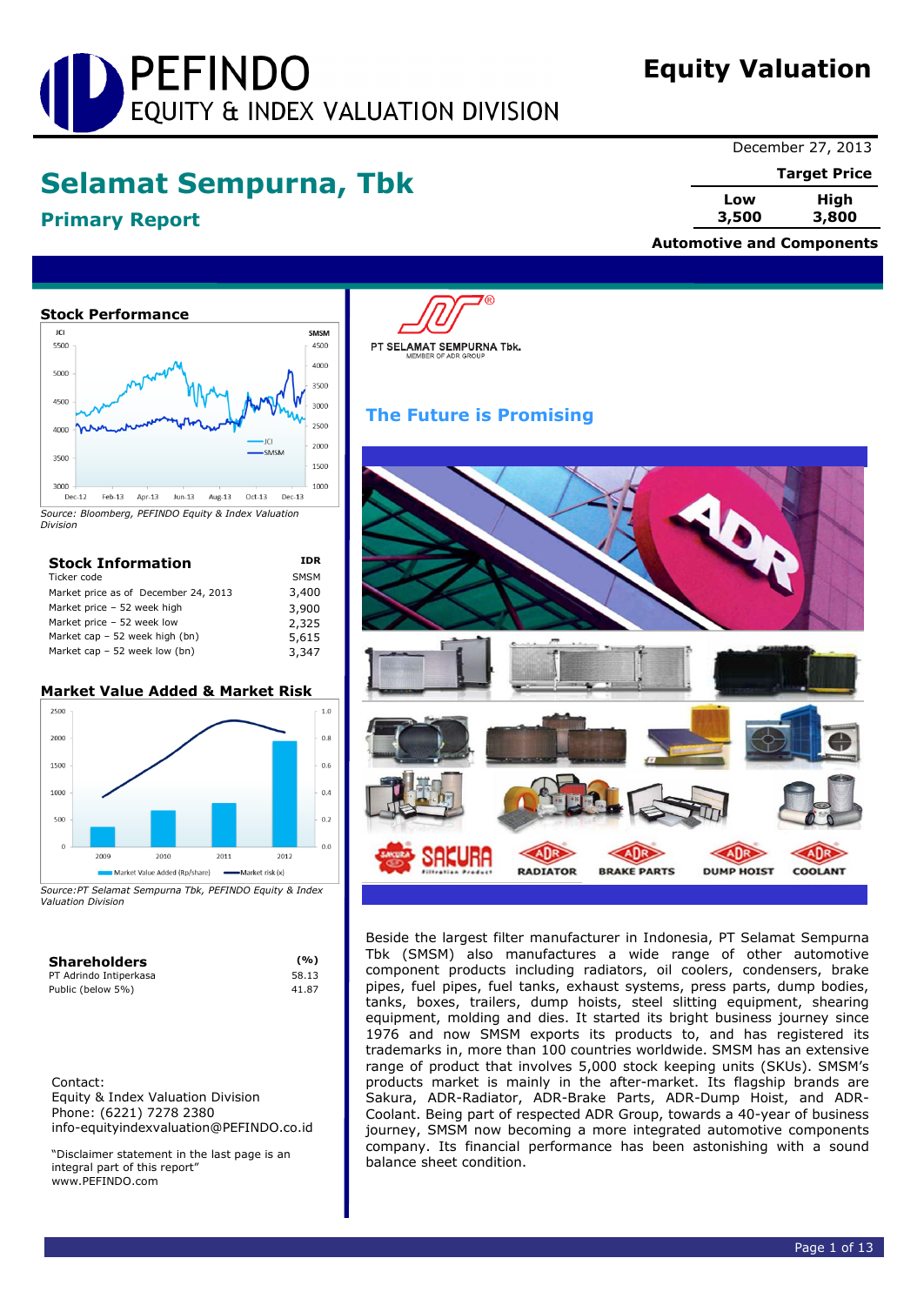# **INVESTMENT PARAMETER**

# **Global Auto Sales is Improving, Stable in Domestic**

Global economy is projected to build up its momentum to grow gradually. Global auto sales is also back its enthusiasm as in October it booked a 9% up compared to the same period year before. The growth drivers are coming from China (jumped 33%), Japan, and U.S. (grew double digit). Moreover, in November, U.S. car sales volume climbed to record a highest level since February 2007. Meanwhile, as domestic economic growth is estimated to dip below 6% in relation with some major issues like current account deficit, high inflation and the steep rupiah depreciation, the car sales volume is expected to record 1.2 million units and would stay up to next year. The low cost green car (LCGC) program is expected to boost car sales volume, as in November already sold almost 37 thousand units.

# **Investments and Business Integration: Preparing for the Future**

Since 2012 SMSM investment activities are likely to increase. The Company invests around IDR237 billion from 2012 to 2013. After acquiring PT Hydraxle Perkasa (HP, a carosserie manufacturer), its affiliate, in 2012, this year SMSM then acquired another affiliates, PT Selamat Sempana Perkasa (SSP, a supplier of rubber compound and other rubber components) and PT Prapat Tunggal Cipta (PTC, SMSM's sole distributor for local market) to create a more vertically integrated business value chain. Based on pro forma financial report published by its independent auditor, SSP and PTC acquisition contribute about 5% additional at the top line while 8% for the bottom line in for financial performance in 2012. SMSM is also plans to expand to construction market segment in cooperation with Sueyoshi Kogyo Co., Ltd. to produce fuel tank and hydraulic tank for construction segment.

# **Keeping the Positive Performance**

We expect SMSM should continue its consecutive revenue growth despite this year growth is particularly coming from inorganic. With the moderate improving of global economy, especially from US and Asian developing countries, we estimate export sales to pick up 8% in 2014. While in domestic market we expect the fervor of LCGC projects should leverage SMSM's auto parts sales in 2014 despite political temperature is heater. In terms of profitability, we believe SMSM will be able to keep the margins in the favorable level as the Company has been showing its ability to put the margins in the ascending trends for the last several years. As its revenue consitently grew positively and its profit margins are stable, SMSM booked thick ROE of 36% in 2012 and 23% in 9M13. The Company's gearing ratio is also decreasing while it cash and equity are climbing up.

# **Business Prospects**

We are of the view that global economy is in the transition to be a smoother and less volatile period, and each regional economy will support the global growth acceleration. Automotive sector has increased its capex by double digit despite economic uncertainty in this year, with the highest capex increment were to Asia and Latin America regions. This may drive automotive growth in the future. While in the domestic market, despite the upside down in the industry, we believe optimism in Indonesia's automotive industry is remain intact. Indonesia's automotive industry also still much smaller than Thailand, the largest automotive industry in the region, which can describe a remain wide potential for the Country to grow further in the development of automotive industry. Therefore, we believe SMSM has a bright future for its business supported by the opportunities ahead, moreover bolstered with its capacity to manage a favorable business environment.

## **Table 1: Performance Summary**

|                               | 2011  | 2012  | 2013P   | 2014P   | 2015P   |
|-------------------------------|-------|-------|---------|---------|---------|
| Revenue [IDR bn]              | 2,072 | 2,164 | 2,326   | 2,589   | 2,978   |
| Pre-tax profit [IDR bn]       | 310   | 345   | 377     | 405     | 457     |
| Net profit [IDR bn]           | 212   | 233   | 261     | 280     | 316     |
| EPS [IDR]                     | 147   | 162   | 181     | 195     | 220     |
| EPS growth $\lceil \% \rceil$ | 41.1  | 9.9   | 12.0    | 7.2     | 12.8    |
| P/E[x]                        | 9.2   | 15.6  | $18.7*$ | $17.5*$ | $15.5*$ |
| PBV [x]                       | 2.5   | 4.4   | $3.1*$  | $2.9*$  | $2.6*$  |

*Source: PT Selamat Sempurna Tbk, PEFINDO Equity & Index Valuation Division Estimates \* Based on SMSM's share price as of December 24, 2013 – IDR3,400/share*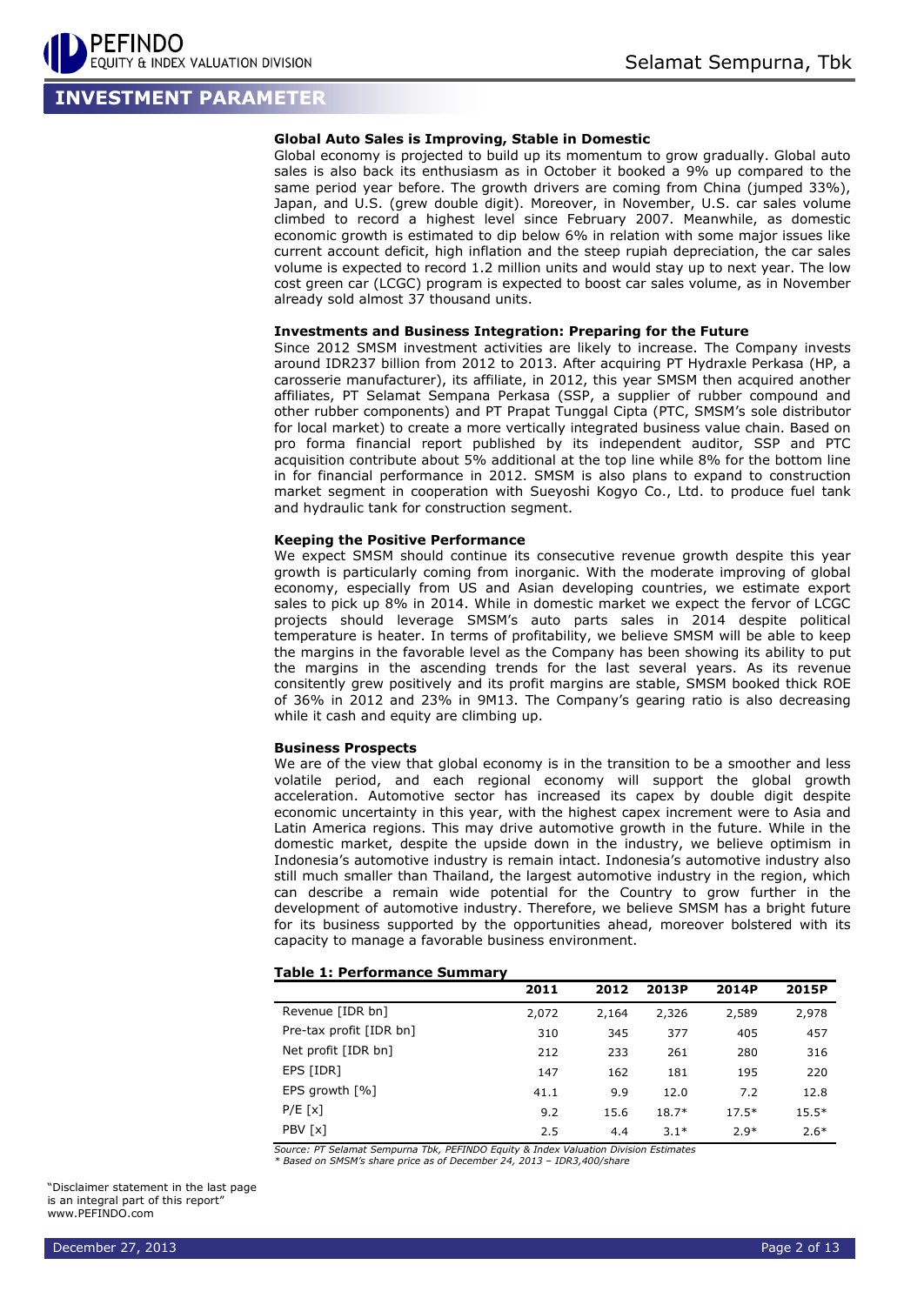

# **GROWTH-VALUE MAP**

The Growth-Value Map provides an overview of market expectations for the companies listed on the IDX. The Current Performance (CP) metric, running along the horizontal axis, is a portion of current stock market value that can be linked to the perpetuity of current company's performance in profitability. The Growth Expectations (GE) metric, plotted on the vertical axis, is the difference between current stock market value and the value of current performance. Both metrics are normalized by the company's book value.

The Growth-Value Map divides companies into four clusters:

**Excellent Value Managers (Q-1)**

Market expects companies in Q-1 to surpass their benchmark in profitability and growth.

**Expectation Builders (Q-2)**

Market has relatively low expectations of profitability from companies in Q-2 in the short term, but has growth expectations that exceed the benchmark.

**Traditionalists (Q-3)**

Market has low growth expectations of companies in the Q-3, although they showed good profitability in the short term.

**Asset-loaded Value Managers (Q-4)**

Market has low expectations in terms of profitability and growth for companies in Q-4.



*Source: PEFINDO Equity & Index Valuation Division*

We classify SMSM in the **Excellent Value Managers (Q-1)** cluster. SMSM's profitability and future growth opportunities are expected to exceed the market benchmark. Our research shows SMSM as outperforming its peers in the automotive and components industry. We believe that SMSM will continue this excellent performance in the future.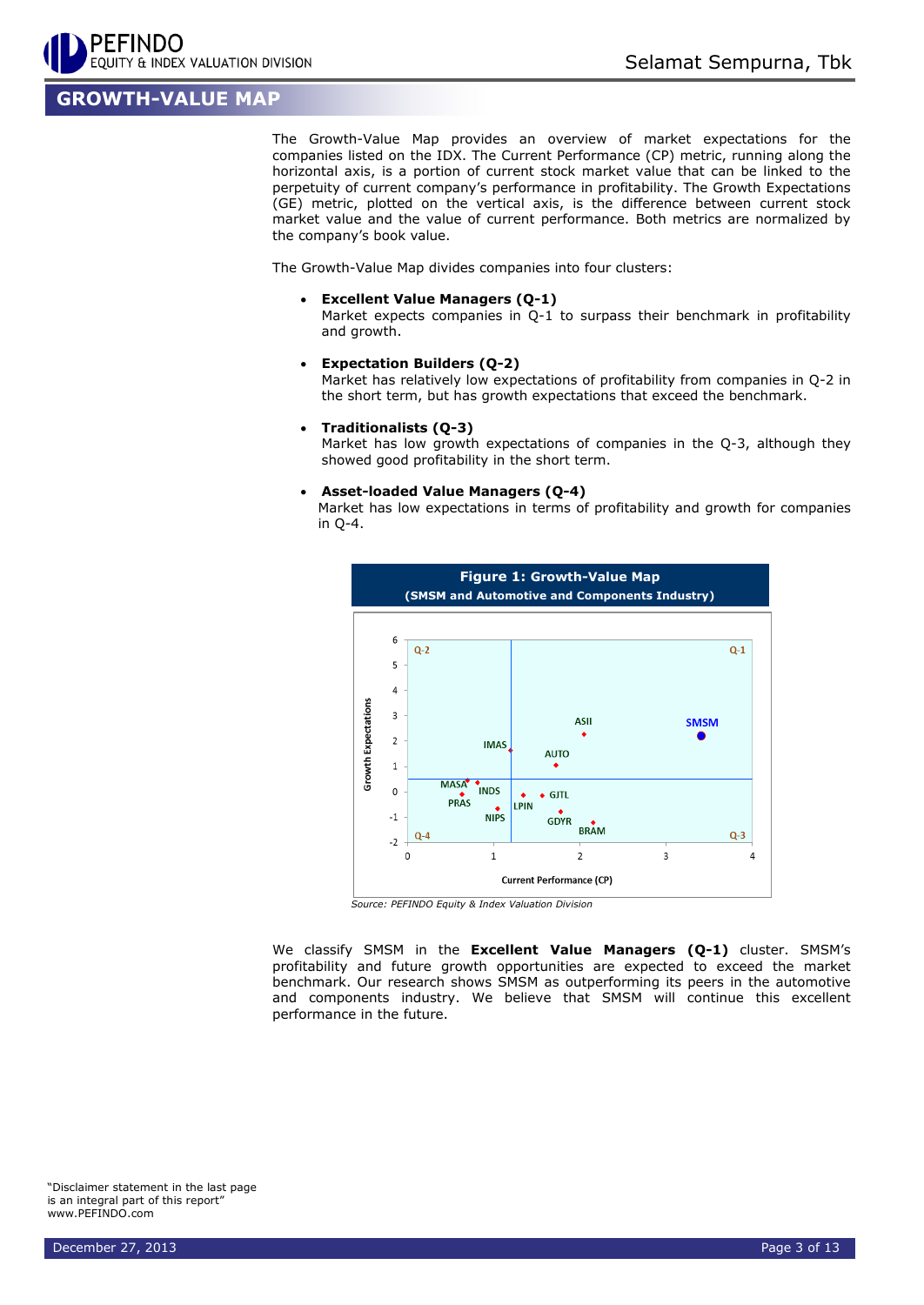# **BUSINESS INFORMATION**

# **Business Profile**

PT Selamat Sempurna started its bright business journey since 1976 and now known as the largest filter manufacturer in Indonesia as well as a reputable manufacturer of other automotive components. One of the Company's business foundation is when it acquired PT Chandra Automotive Products (ACAP), a well-known automotive components manufacturer, in 1995, which then merged to the Company in 2006. In 1995, SMSM also developed a joint venture company with Donaldson Company Inc. (USA) called PT Panata Jaya Mandiri (a filter manufacturer)

SMSM has an extensive range of product that involves 5,000 stock keeping units (SKUs). SMSM's products market is mainly in the after-market. The company's products are exported to and registered in more than 100 countries worldwide that include Asia, America, Europe, and Australia. Its flagship brands are Sakura, ADR-Radiator, ADR-Brake Parts, ADR-Dump Hoist, and ADR-Coolant.

As part of its strategy and to strengthen its position in the original equipment manufacturers (OEM) market, SMSM in cooperation with Tokyo Radiator MFG. Co., Ltd. (Japan) has developed PT Tokyo Radiator Selamat Sempurna (TRSS). TRSS is a radiator and intercooler manufacturer and its production facilities has been operated since July 2013. SMSM also has an ownership in POSCO IJPC, a steel processing company, a joint venture with POSCO and DAEWOO from Korea.



*Source: PT Selamat Sempurna Tbk, PEFINDO Equity & Index Valuation Division*

Being part of respected ADR Group, towards a 40-year of business journey, SMSM established to be a more integrated automotive components. Recently SMSM diligently integrates its business by acquiring majority ownership in its sister companies as follow:

- PT Hydraxle Perkasa (HP), a carosserie manufacturer, in August 2012.
- PT Selamat Sempana Perkasa (SSP), a producer of rubber compound and other rubber components for automotive industry, in June 2013.
- PT Prapat Tunggal Cipta (PTC), a local distributor of ADR products in Indonesia, in June 2013.

We believe one of the most important factors for the SMSM success in developing its business is its concern in human development, as the Company already developed a Training Center intended to escalate the human resources capacity since 2000.

# **Production Capacity Remains Wide to Serve Demand**

SMSM still has a sizeable production capacities where certainly becoming one of the Company's competitive strength. Radiator production utilization estimated about 42% of 1.95 million units per annum of the capacity in this year, while carrosserie is only about 26% of 10,000 units per annum of the capacity. Filter utilization is projected to reach 61% in 2013 and 65% in 2014 although SMSM just added filter production capacity in 2011, as a result of increasing sales volume in the domestic market. Other components of brake pipe, fuel tank, and muffler are experience increasing trends of production utilization and estimated to reach more than 63% in 2013. However, SMSM still has a wide room to serve the demands for couple years ahead.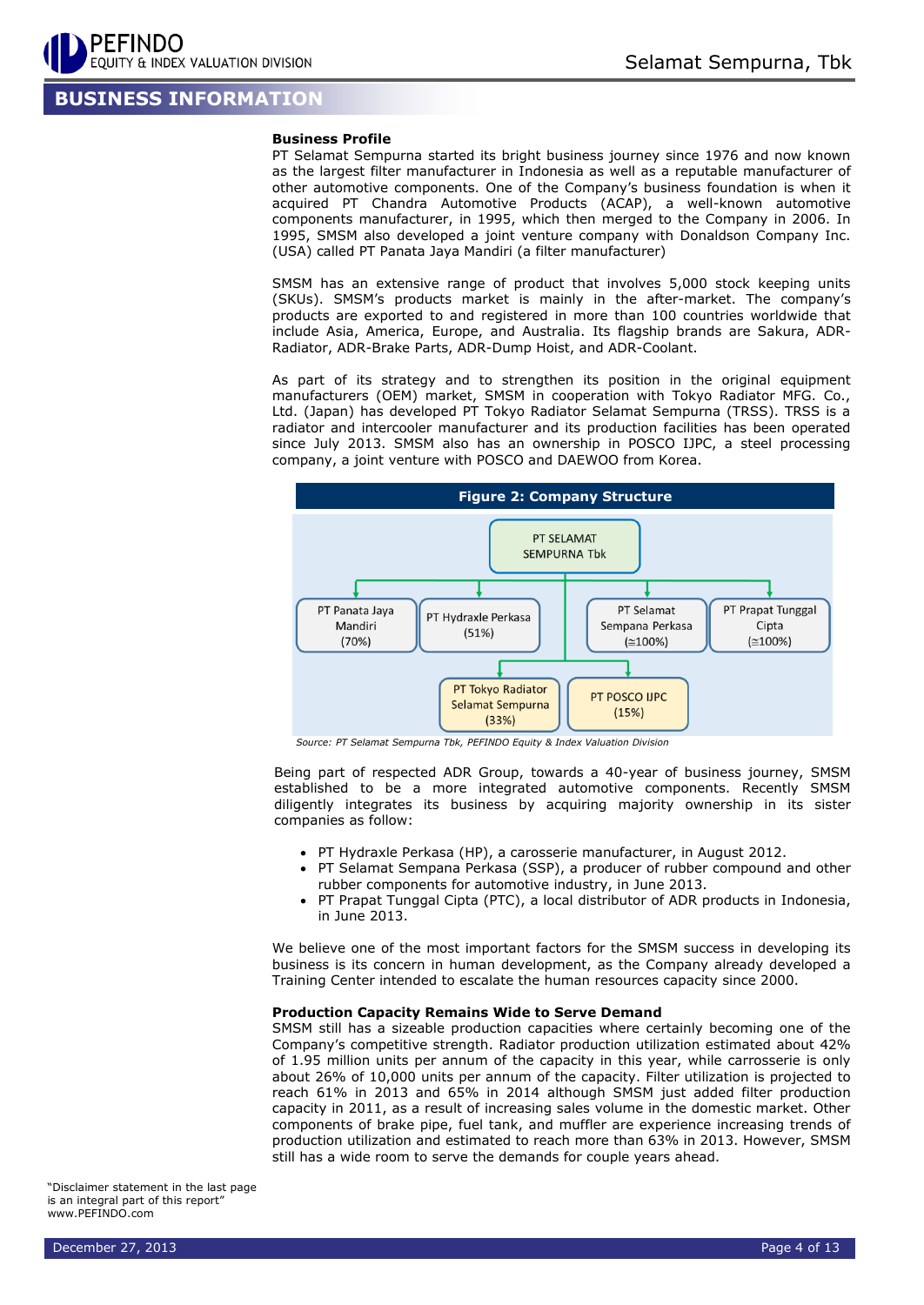

*Source: PT Selamat Sempurna Tbk, PEFINDO Equity & Index Valuation Division Estimates*

# **Building Up Momentum in Global Economy and Global Auto Sales**

Global economy is projected to build up its momentum to grow gradually and it is estimated that each economic regional will support the growth acceleration. Developing countries would enjoy higher growth while US should continue its real growth momentum, but Europe is estimated having a slower growth than other regions. U.S. economic is expected to accelerate supported by fiscal austerity reduction, improving housing market, and healthier financial condition of the corporations. We are of the view that global economy is in the transition to be a smoother and less volatile period.

Global auto sales is back its enthusiasm as in October it booked a 9% up compared the same period in the last year with China's sales itself jumped by 33%. In Japan and U.S. also occurred a double digit growth, and the accretion in Western Europe was higher than a year ago. Further, in November, U.S. car sales climbed better than expected and the sales volume recorded a highest level since February 2007. In terms of capex, automotive sector has increased its capex by double digit despite economic uncertainty in this year, with the highest capex increment were to Asia and Latin America region.



*Source: Global Auto Report, PEFINDO Equity & Index Valuation Division*

## **Optimism Remains Intact**

Indonesia's economy growth is estimated to dip below 6% this year and next year in relation with some major issues such as current account deficit, high inflation and the steep rupiah depreciation. However, in the long-term outlook the Country prospect is remain bright. Indonesia's GDP estimated to double from its 2012 figure to about USD1.9 trillion by 2020. Car sales is estimated to record 1.2 million units (November is 1.13 million units), up from 1.1 million units in the previous year. For next year, the car sales are expected to record around the same volume as this year due to economic pressures particularly from rupiah depreciation and higher interest rate environment. Up to November 2013, unsold cars stock is soaring to 82%.

LCGC program is expected to boost car sales volume, as in November the program's cars already sold almost 37 thousand units. LCGC program required the auto manufacturers to increase the local contents up to 80% within five years. Five Japan principals have followed the program including Toyota, Daihatsu, Nissan, Suzuki, and Honda. In line with the program, Government aims to get investments in the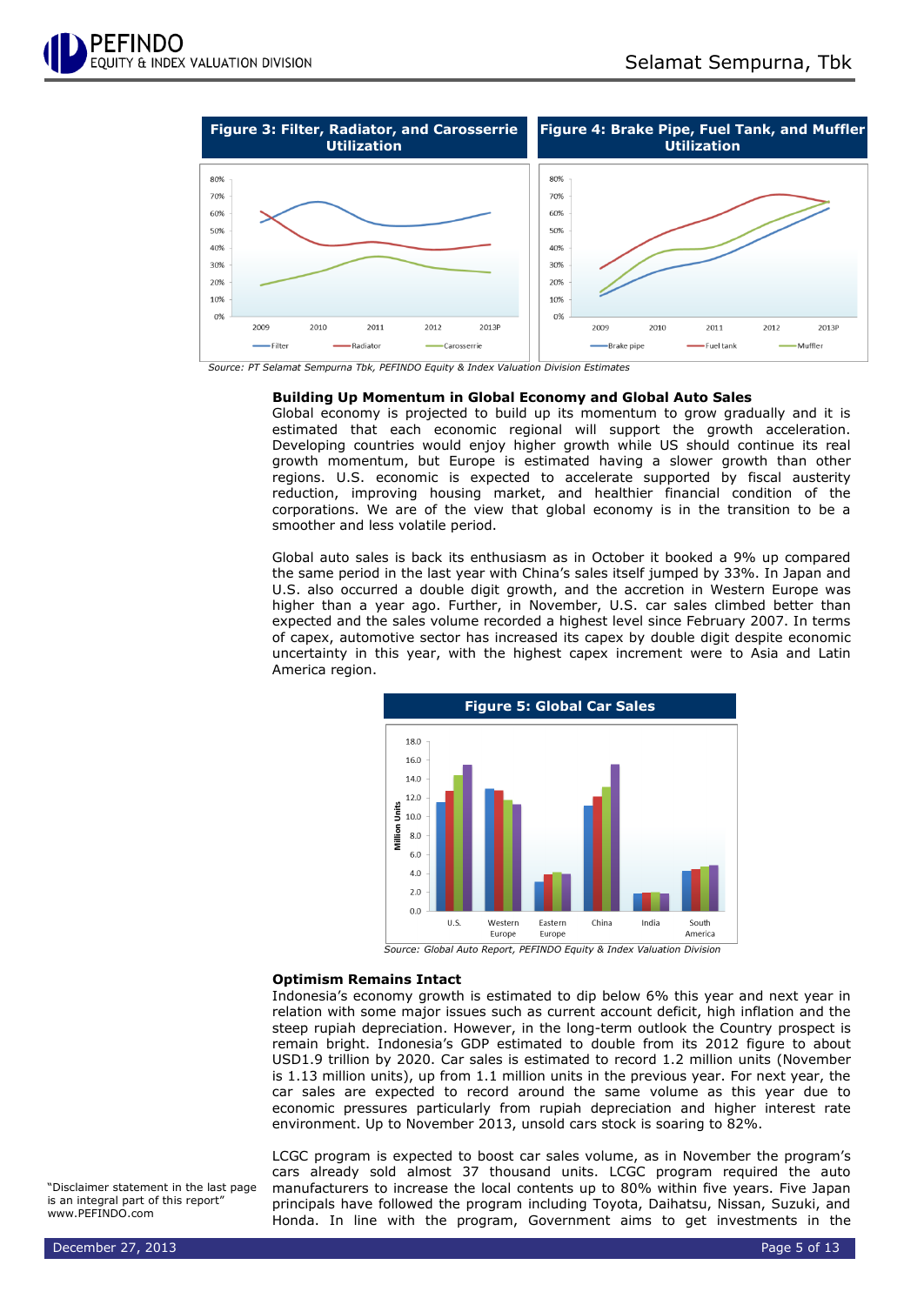

automotive components sector to hit USD10 billion for the next five years. Despite upside down in the industry, we believe optimism in Indonesia's automotive industry is remain intact.



*Source: Bloomberg, PEFINDO Equity & Index Valuation Division*

# **Increasing Investment Activities**

Since 2012 SMSM investment activities is likely to increase along with its goals to integrate its business structure as well as escalating the scale of the business. SMSM invests around IDR237 billion from 2012 to 2013, and we expect these investments will provide more value added in the future:

- January 2012, establishment of TRSS, investment value of IDR5.7 billion.
- May 2012, acquisition of HP, investment value of IDR113.1 billion.
- August 2012, additional of share ownership to HP, investment value of IDR9.4 billion.
- November 2012, addition paid-in capital to POSCO IJPC, investment value IDR23.2 billion.
- June 2013, acquisition of SSP, investment value IDR44.9 billion.
- June 2013, acquisition of PTC, investment value IDR40.6 billion.

### **Getting into Construction Segment**

SMSM intends to expand to construction market segment. As previously the Company is in cooperation with Tokyo Radiator MFG. Co., Ltd. to produce radiator and intercooler, now SMSM is in cooperation with Sueyoshi Kogyo Co., Ltd. to produce fuel tank and hydraulic tank for construction segment. In this August they already signed technical assistance agreement with investment of about JPY37 million or about IDR4.3 billion. Production is estimated to start in 2H14 with production capacity of 2,280 units and first year revenue target of IDR8.8 billion. We believe that this new business development will positively impact to enriched SMSM product portfolio which may give better resilience to economic volatility.

# **Extensive OEM Partners and LCGC Opportunities**

SMSM has been a partner for many OEMs both that based in domestic and overseas, among others are Bei Ben, Chery, Chevrolet, Daihatsu, Ford, Foton, Greatwall, Hino, Hitachi, Holden, Honda, Hyundai, Isuzu, JCB, KIA, Kobelco, Komatsu, Kubota, Mazda, Mercedes Benz, Mitsubishi, Nissan, UD Trucks, Suzuki, TCM, Toyota, Yanmar, Shanghai Diesel Engine, Anhui Hualing Automobile, and Shantui Construction Machinery. The Company also has a wide opportunity from LCGC program to expand its domestic market. Currently SMSM already supply filters and brake pipes to Suzuki and in the process to deal with other OEMs to supply in 2015. Through its subsidiary, TRSS, SMSM has supplied radiators to Isuzu Astra Motor Indonesia (IAMI) and in the process of agreement with Nissan Motor Indonesia (NMI).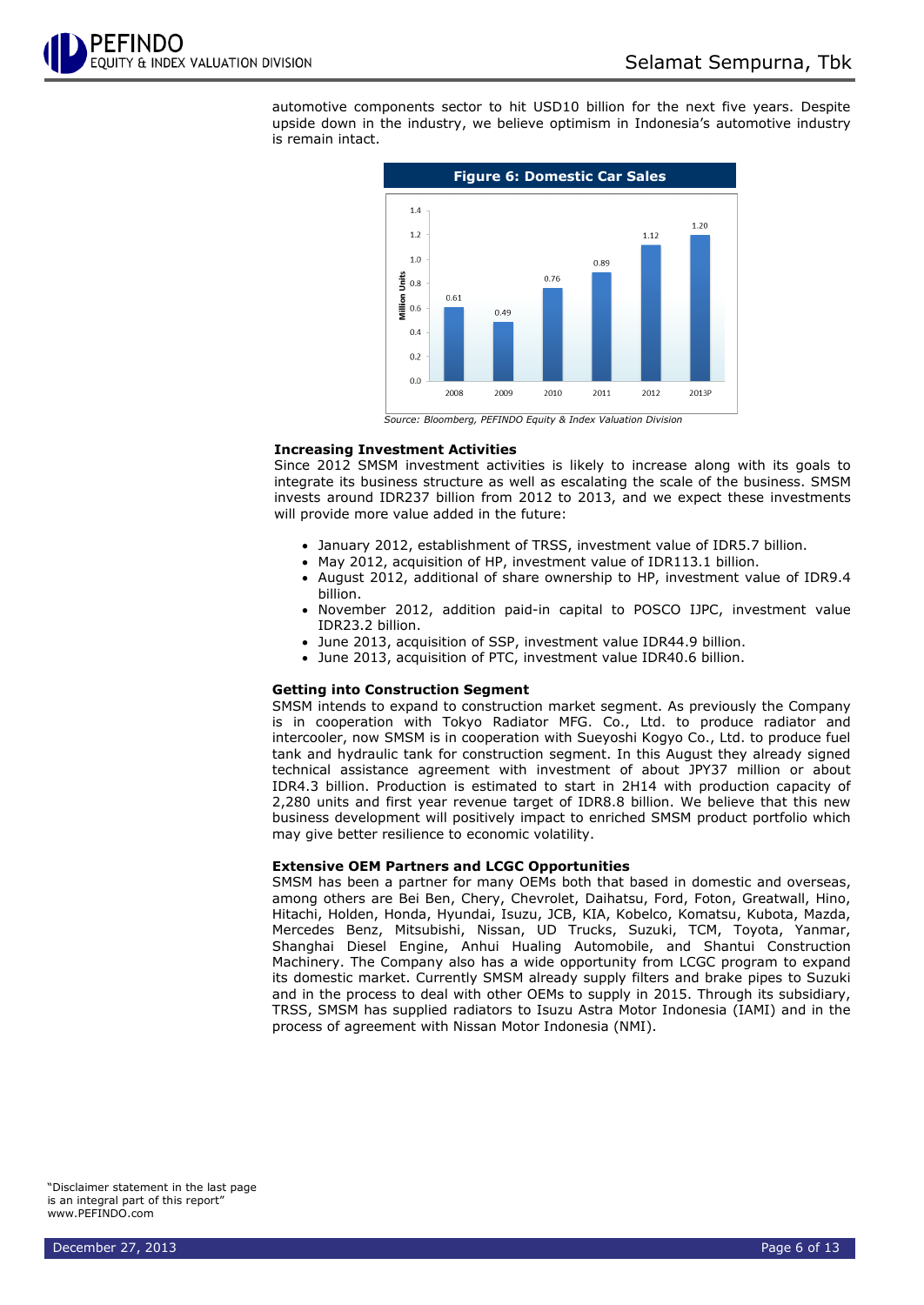

**FINANCE**

## **SSP and PTC Acquisitions: More Integrated Business**

This year SMSM has acquired SSP and PTC, its sister companies, to create a more vertically integrated business value chain as well as improvement of its business and financial performances in the future. SSP is one of SMSM suppliers particularly for rubber compound and other rubber components for automotive industry, while PTC is SMSM's sole distributor for local market. Good performance and bright prospects are one of the factors considered in the acquisition. However, affiliates relationship is also a significant consideration in the acquisition to expect better assurance the presence of common visions and missions among the shareholders, that will provide a supportive environment for the acquired companies to grow. Based on pro forma financial report published by its independent auditor, SSP and PTC acquisition contributed about 5% additional at the top line while 8% for the bottom line for financial performance in 2012.

|                  | 2012  | 2012<br>after acquisition | % Change |
|------------------|-------|---------------------------|----------|
| Revenue          | 2.164 | 2.270                     | 4,9%     |
| Gross profit     | 547   | 600                       | 9,8%     |
| Operating profit | 363   | 389                       | 7,1%     |
| Net profit       | 233   | 251                       | 7,6%     |
| Gross margin     | 25.3% | 26.4%                     |          |
| Operating margin | 16.8% | 17.1%                     |          |
| Net margin       | 10.8% | 11.1%                     |          |

# **Table 2: Acquisition Effect to Financial Performance**

*Source: PT Selamat Sempurna Tbk, PEFINDO Equity & Index Valuation Division*

#### **Domestic Market: Volume is soaring**

SMSM's filter sales volume is estimated to grow 9% for the full year despite in sales value it will relatively not much different with last year's performance. On the other hand, its radiator sales volume was continuing its strong growth in the domestic market by booked 35% growth in 9M13 and its sales is estimated to pick up 11% along this year. SMSM seems lowering its filter and radiator average selling prices to boost the sales in this year as we estimate about 10% and 18% for filter and radiator, respectively. The declining of mining industry has devastated carrosserie sales to drop 39% in 9M13. While other auto parts sales are expected to soar about 30% in this year, boosted by brake pipe sales volume that estimated to maintain the strong growth of more than 30%.

With regard the acquisition of PTC, we expect it will impact to SMSM's penetration in domestic market as the business is getting more integrated. Further, in the near future SMSM plans to add its distribution network with the opening of new branches outside Java Island such as in Pekanbaru, Samarinda, and Makasar.



*Source: PT Selamat Sempurna Tbk, PEFINDO Equity & Index Valuation Division Estimates*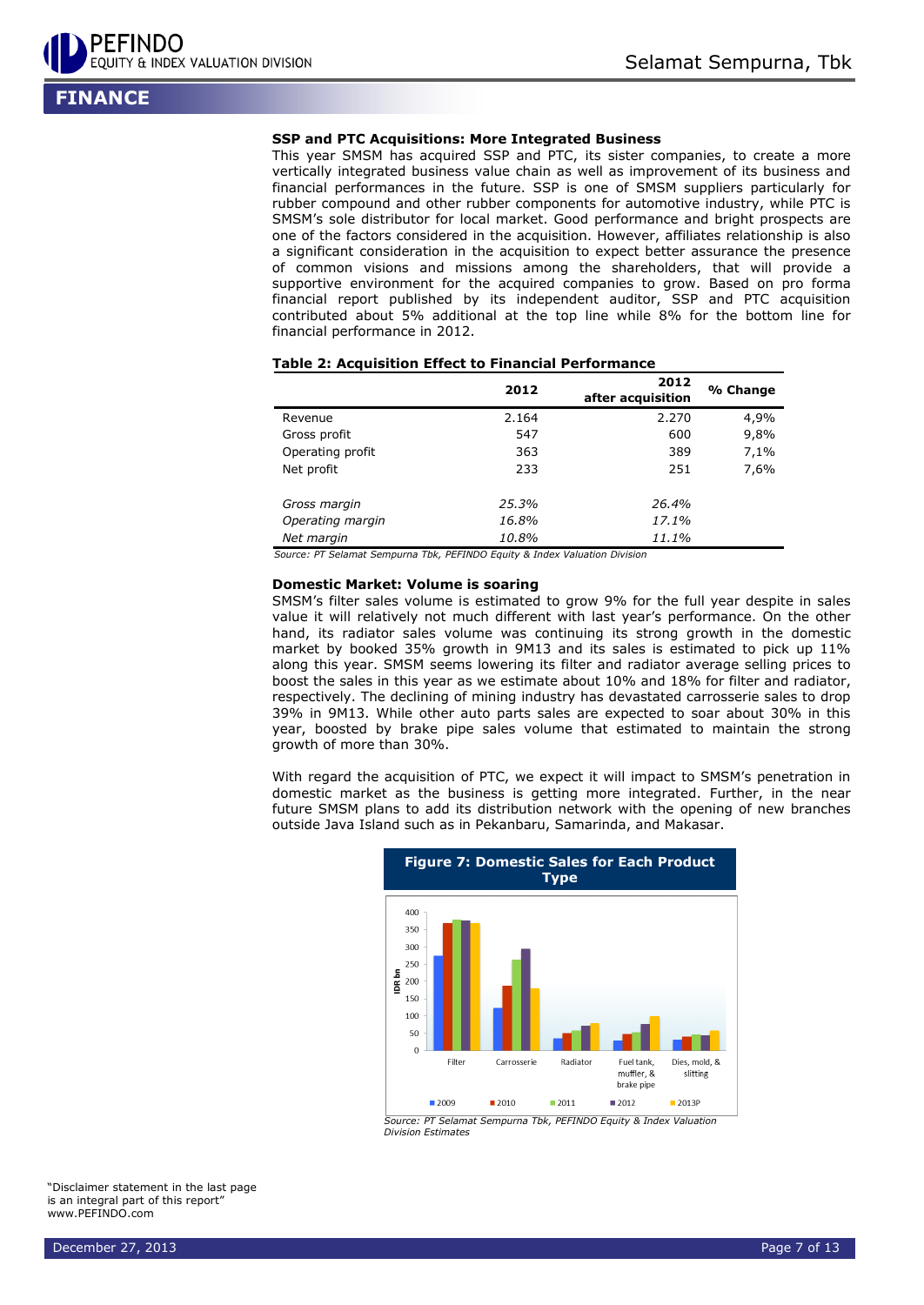# **Export is Accelerating: U.S. and Asian Markets Contribution**

During 9M13, SMSM export sales was growing 5% on the back of improving export to U.S. both for filter and radiator that accounted for about 13% of sales improvement. Export sales growth was also bolstered by sales to Asian region with export to Malaysia (12%), Myanmar (17%), Vietnam (25%), and China (70%) as the growth leaders. While sales to Europe and others region tend to be flat however in some countries such as Germany, Belgium, and France sales jumped by more than 25%.

To enlarge its sales, SMSM plans to add its export destinations particularly to the North America and Middle Europe regions where they view there are wide opportunities in the regions. To boost export sales, SMSM also continue to open possibilities to collaborate with original equipment suppliers (OES) and non-OES in the export market as well as collaborating with its distributors and principals.

|                       | 9M13 | 9M12 | Growth     |
|-----------------------|------|------|------------|
| <b>USA</b>            | 195  | 172  | 13%        |
| Australia             | 86   | 90   | $-4%$      |
| Singapore             | 79   | 86   | $-8%$      |
| China                 | 51   | 30   | <b>70%</b> |
| Russian<br>Federation | 38   | 59   | $-36%$     |
| Netherlands           | 37   | 34   | 9%         |
| Japan                 | 36   | 37   | $-3%$      |
| Ecuador               | 35   | 27   | 30%        |
| Thailand              | 32   | 33   | $-3%$      |
| Germany               | 31   | 23   | 35%        |

# **Table 3: Top 10 Export Destination for 9M13**



*Division*

*Source: PT Selamat Sempurna Tbk, PEFINDO Equity & Index Valuation* 

*Division*

# **Revenue Growth to stay Positive from Inorganic**

We expect SMSM should continue its consecutive revenue growth despite this year growth is particularly coming from inorganic growth, the effect of SSP and PTC acquisition. With the moderate improvement of global economy, especially from US and Asian developing countries, we estimate export sales to pick up 8% in 2014 after only 6% for 2013 estimate. While in domestic market we expect the fervor of LCGC projects should leverage SMSM's auto parts sales in 2014 despite political temperature is getting heater.

In the profit side, although there has been a declining in ASP along this year, SMSM's gross margin is remain stable since the Company is taking benefit from the descending of raw material prices mainly from steel prices. SMSM is also a beneficiary of Rupiah depreciation as majority revenue is from export. However, despite all the favorable conditions, we believe SMSM will able to maintain its net margin as the Company has been showing its ability to increase its net margin for the last several years.



*Source: PT Selamat Sempurna Tbk, PEFINDO Equity & Index Valuation Division Estimates*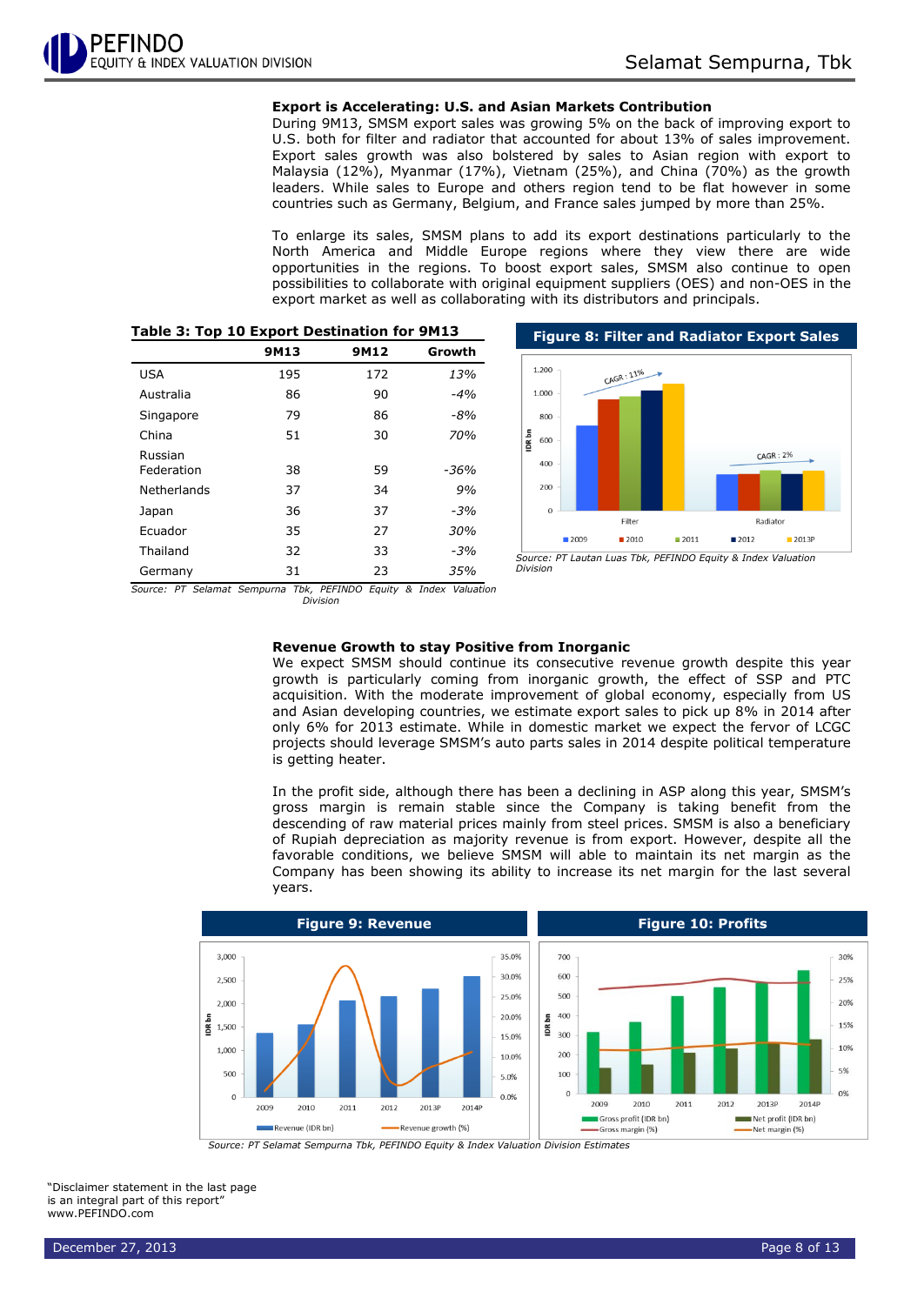# **Solid Financial Performances**

SMSM maintain to manage its modest capex of about IDR100 billion annually used particularly for machineries maintenance. It also continue to commit high dividend payout (65% of net profit in 2012) although also increase its investment activities. As its revenue consistently grew positively and its profit margins are stable, SMSM booked a thick ROE of 36% in 2012 and 23% in 9M13 . The Company's gearing ratio is also decreasing, on the other hand, its cash and equity are climbing up. We argue that all those encouraging performances are describing a good and healthy corporate governance the Company applied and we expect SMSM will continue to improve its capacities and capabilities in the future.



*Source: PT Selamat Sempurna Tbk, PEFINDO Equity & Index Valuation Division Estimates*

# **INDUSTRY COMPARISON**

| Table 4: Performance of SMSM and Its Peers in 9M13 |             |             |             |
|----------------------------------------------------|-------------|-------------|-------------|
|                                                    | <b>SMSM</b> | <b>AUTO</b> | <b>INDS</b> |
|                                                    |             |             |             |
| Revenue [IDR bn]                                   | 2,164       | 8,277       | 1,477       |
| Gross profit [IDR bn]                              | 547         | 1,356       | 294         |
| Before tax profit [IDR bn]                         | 345         | 1,263       | 181         |
| Net profit [IDR bn]                                | 233         | 1,053       | 133         |
| Total asset [IDR bn]                               | 1,441       | 8,882       | 1,665       |
| Total liabilities [IDR bn]                         | 621         | 3,397       | 528         |
| Total equity [IDR bn]                              | 820         | 5,485       | 1,137       |
| Growth [YoY]                                       |             |             |             |
| Net sales [%]                                      | 4.4         | 12.4        | 19.6        |
| Gross profit [%]                                   | 8.8         | 9.6         | 8.3         |
| Before tax profit [%]                              | 11.3        | 0.7         | 50.1        |
| Net profit [%]                                     | 9.9         | 4.6         | 10.8        |
| <b>Profitability</b>                               |             |             |             |
| Gross profit margin [%]                            | 25.3        | 16.4        | 19.9        |
| Operating profit margin [%]                        | 15.9        | 15.3        | 12.2        |
| <b>ROA [%]</b>                                     | 16.2        | 11.9        | 8.0         |
| <b>ROE [%]</b>                                     | 28.4        | 19.2        | 11.7        |
| Leverage                                           |             |             |             |
| DER [x]                                            | 0.8         | 0.6         | 0.5         |

*Source: Bloomberg, PT Selamat Sempurna Tbk, PEFINDO Equity & Index Valuation Division*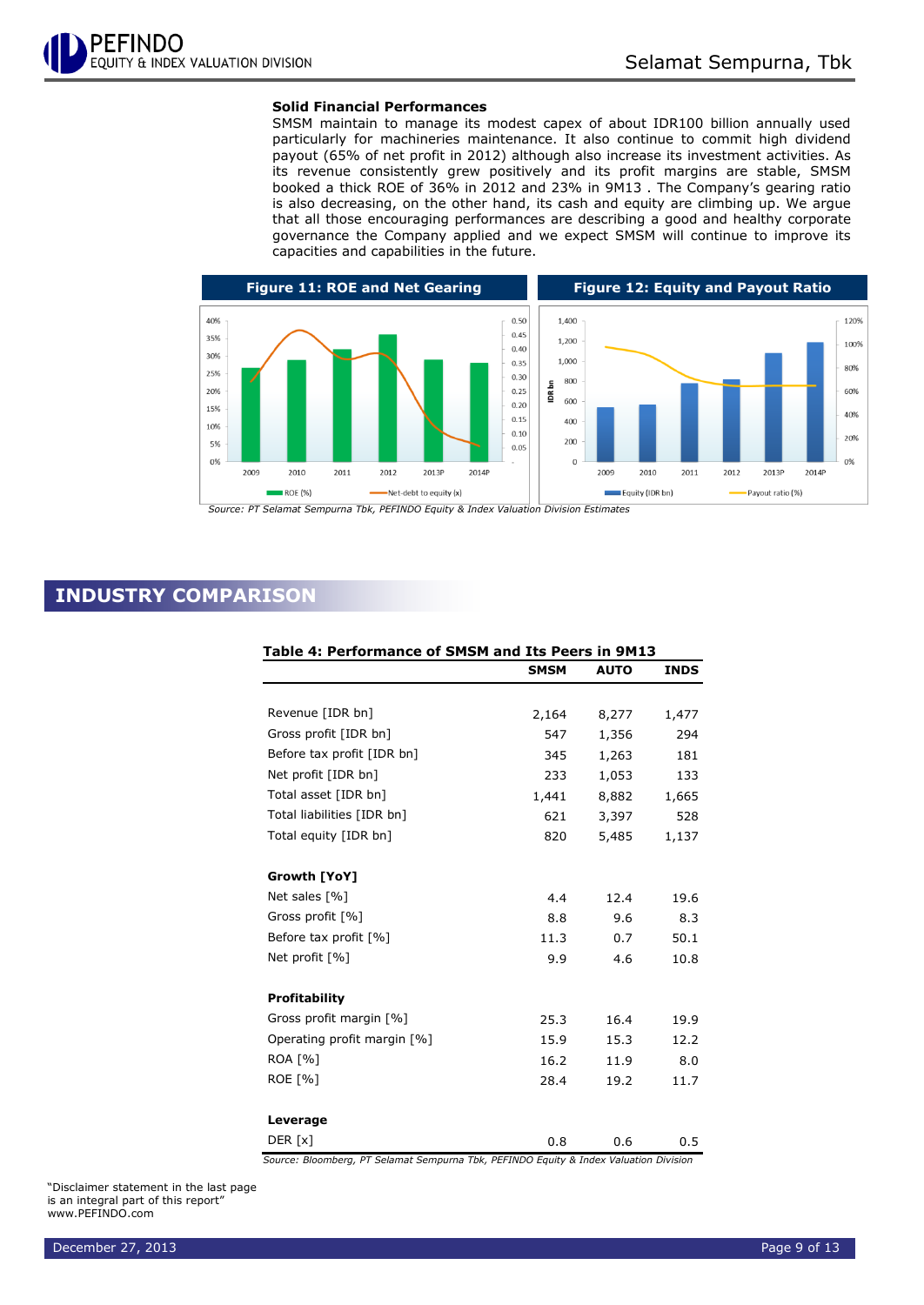# **TARGET PRICE**

# **VALUATION**

# **Methodology**

We applied the *Discounted Cash Flow* (DCF) method as the main valuation approach considering that income growth is the value driver for SMSM instead of asset growth.

Furthermore, we also applied the *Guideline Company Method* (GCM) as a comparison method.

This valuation is based 100% on shares price as of December 24, 2013, using SMSM's Financial Report of September 30, 2013 as the basis for the fundamental analysis.

# **Value Estimation**

We used a cost of capital and cost of equity of 9.1% and 9.5% based on the following assumptions:

# **Table 5: Assumption**

| Risk free rate $\lceil \% \rceil$ * | 8.5  |
|-------------------------------------|------|
| Risk premium $\lceil \% \rceil$ *   | 1.7  |
| Beta $\lceil x \rceil^{**}$         | 0.6  |
| Cost of Equity [%]                  | 9.5  |
| Marginal tax rate [%]               | 22.0 |
| WACC [%]                            | 9.1  |

*Source: Bloomberg, PEFINDO Equity & Index Valuation Division Estimates*

*\* as of December 24, 2013*

*\*\* PEFINDO Beta as of December 19, 2013*

The target price for 12 months, based on the valuation as per December 24, 2013, is as follows:

- Using the DCF method with a discount rate assumption of 9.1%, it is IDR3,530–IDR3,912 per share.
- Using the GCM method (P/E 17.6x and P/BV 3.0x), it is IDR3,417– IDR3,516 per share.

In order to obtain a value which represents both value indications, we have weighted both the DCF and the GCM methods by 70%:30%.

Based on the above calculation, the target price of SMSM for 12 months is **IDR3,500**–**IDR3,800** per share.

## **Table 6: Summary of DCF Method Valuation**

|                                | Conservative | <b>Moderate</b> | <b>Optimist</b> |
|--------------------------------|--------------|-----------------|-----------------|
| PV of Free Cash Flows [IDR bn] | 1,114        | 1,173           | 1,231           |
| PV of Terminal Value [IDR bn]  | 4,118        | 4,335           | 4,552           |
| Non-Operating Assets [IDR bn]  | 150          | 150             | 150             |
| Debt [IDR bn]                  | (300)        | (300)           | (300)           |
| Number of Shares [mn shares]   | 1,440        | 1,440           | 1,440           |
| Fair Value per Share [IDR]     | 3,530        | 3,721           | 3,912           |

*Source: PEFINDO Equity & Index Valuation Division Estimates*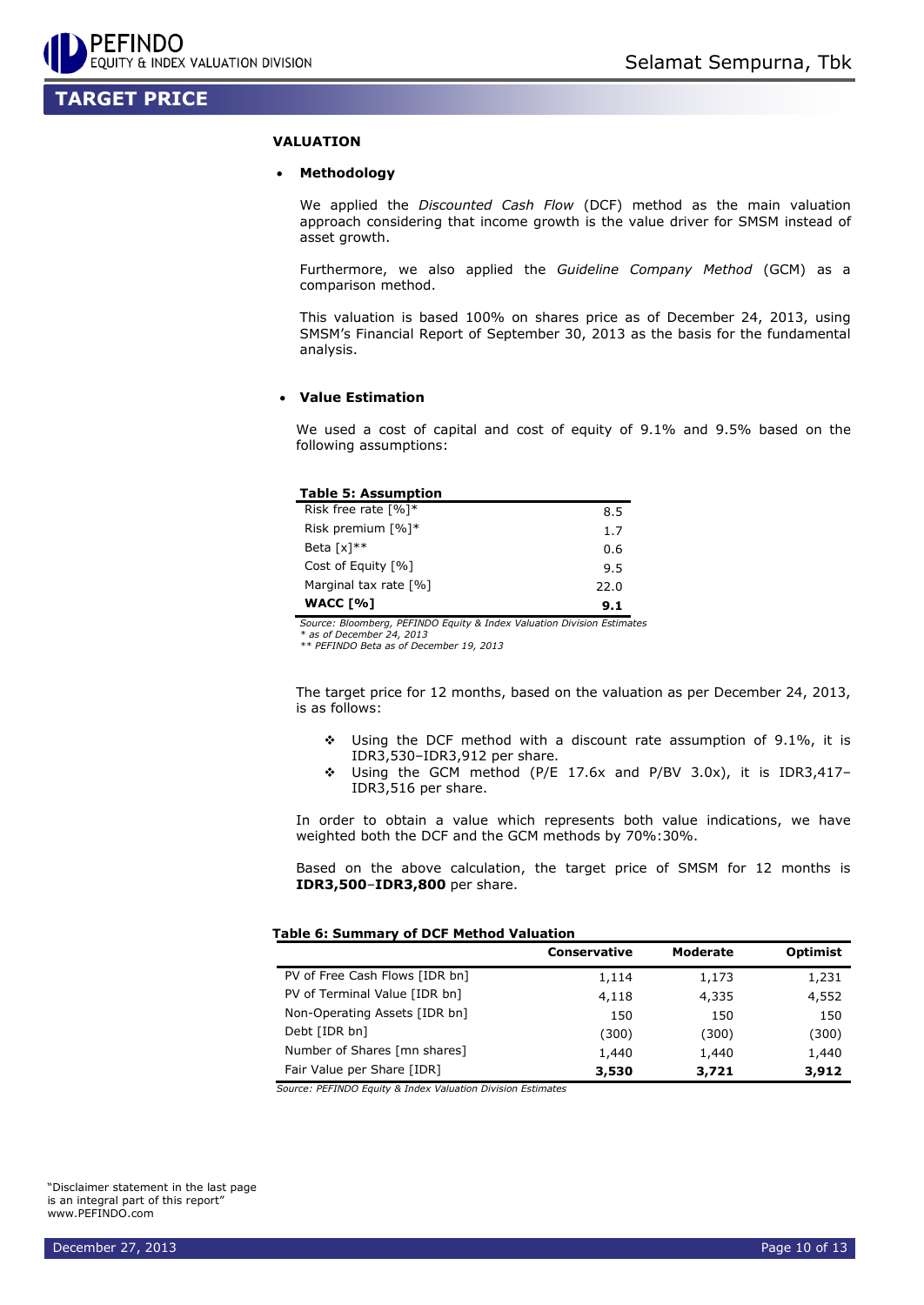# **Table 7: GCM Comparison**

|                                                                                                                                             | <b>SMSM</b> | <b>AUTO</b> | Average |
|---------------------------------------------------------------------------------------------------------------------------------------------|-------------|-------------|---------|
| $P/E$ [x]                                                                                                                                   | 18.4        | 16.8        | 17.6    |
| $P/BV$ [x]                                                                                                                                  | 3.9         | 2.1         | 3.0     |
| the contract of the contract of the contract of the contract of the contract of the contract of the contract of<br>the contract of the con- |             |             |         |

*Source: Bloomberg, PEFINDO Equity & Index Valuation Division*

# **Table 8: Summary of GCM Method Valuation**

|      | Multiple [x] | Est. EPS [IDR]           | Est. BV/share [IDR]      | Value [IDR] |
|------|--------------|--------------------------|--------------------------|-------------|
| P/E  | 17.6         | 195                      | $\overline{\phantom{a}}$ | 3,417       |
| P/BV | 3.0          | $\overline{\phantom{0}}$ | 1,190                    | 3,516       |

*Source: Bloomberg, PEFINDO Equity & Index Valuation Division Estimates*

## **Table 9: Fair Value Reconciliation**

|              | Fair Value per Share [IDR] |            |         |  |
|--------------|----------------------------|------------|---------|--|
|              | <b>DCF</b>                 | <b>GCM</b> | Average |  |
| Upper limit  | 3,912                      | 3,516      | 3,800   |  |
| Bottom limit | 3,530                      | 3,417      | 3,500   |  |
| Weight       | 70%                        | 30%        |         |  |

*Source: PEFINDO Equity & Index Valuation Division Estimates*

*Note: average price is rounded according to the fractional price prevailing on the IDX*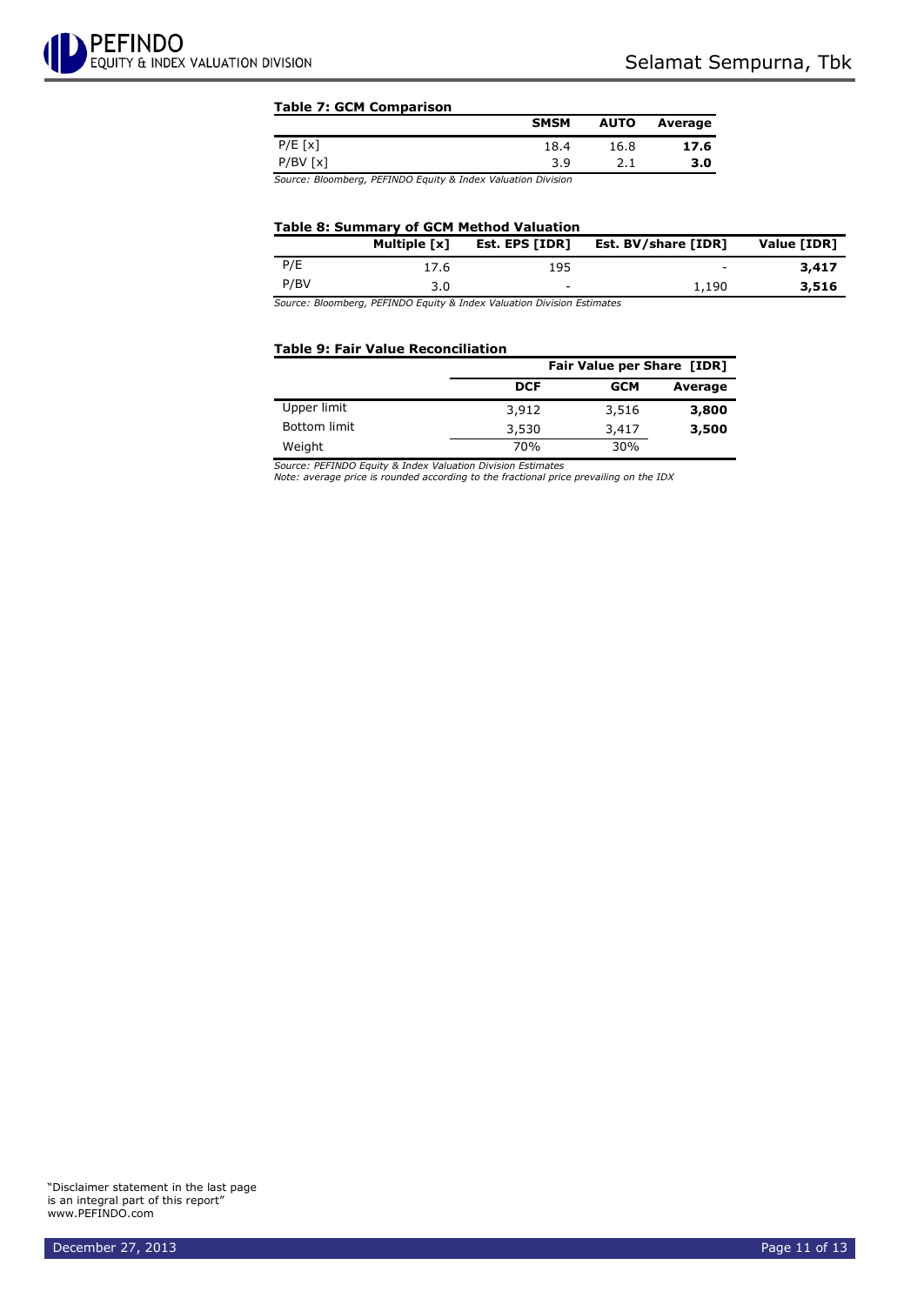| Table 10: Consolidated Statement of Comprehensive<br>Income |         |         |         |         |          |
|-------------------------------------------------------------|---------|---------|---------|---------|----------|
| IDR bn                                                      | 2011    | 2012    | 2013P   | 2014P   | 2015P    |
| Net revenue                                                 | 2,072   | 2,164   | 2,326   | 2,589   | 2,978    |
| COGS                                                        | (1.570) | (1,617) | (1,758) | (1,956) | (2, 249) |
| <b>Gross profit</b>                                         | 502     | 547     | 567     | 633     | 729      |
| Operating expense                                           | (174)   | (184)   | (196)   | (217)   | (249)    |
| <b>Operating profit</b>                                     | 328     | 363     | 372     | 416     | 480      |
| <b>EBITDA</b>                                               | 441     | 486     | 684     | 563     | 628      |
| Other income<br>(charges)                                   | (19)    | (18)    | 6       | (11)    | (23)     |
| Pre-tax profit                                              | 310     | 345     | 377     | 405     | 457      |
| Tax                                                         | (68)    | (76)    | (83)    | (89)    | (100)    |
| Net profit                                                  | 212     | 233     | 261     | 280     | 316      |

*Source: PT Selamat Sempurna Tbk, PEFINDO Equity & Index Valuation Division Estimates*

## **Table 11: Consolidated Statement of Financial Position**

| IDR bn                       | 2011  | 2012  | 2013P | 2014P | 2015P |
|------------------------------|-------|-------|-------|-------|-------|
| <b>Assets</b>                |       |       |       |       |       |
| <b>Current assets</b>        |       |       |       |       |       |
| Cash and cash equivalents    | 18    | 59    | 117   | 143   | 150   |
| Receivables                  | 394   | 431   | 510   | 568   | 653   |
| Inventory                    | 380   | 382   | 385   | 429   | 493   |
| Other assets                 | 24    | 27    | 41    | 46    | 52    |
| <b>Total current assets</b>  | 816   | 899   | 1,053 | 1,185 | 1,348 |
| Fixed assets                 | 491   | 489   | 563   | 560   | 550   |
| Other assets                 | 21    | 53    | 85    | 66    | 70    |
| <b>Total assets</b>          | 1,328 | 1,441 | 1,701 | 1,812 | 1,968 |
| <b>Liabilities</b>           |       |       |       |       |       |
|                              |       |       |       |       |       |
| Trade payables               | 106   | 106   | 178   | 198   | 228   |
| Short-term debt              | 164   | 277   | 197   | 230   | 186   |
| Other short-term liabilities | 70    | 79    | 88    | 103   | 122   |
| Long-term debt               | 159   | 111   | 91    | 16    | 36    |
| Other long-term liabilities  | 46    | 47    | 65    | 75    | 86    |
| <b>Total Liabilities</b>     | 545   | 621   | 619   | 622   | 658   |
| Minority interest            | 120   | 175   | 184   | 193   | 203   |
| <b>Total Equity</b>          | 783   | 820   | 1,083 | 1,190 | 1,310 |

*Source: PT Selamat Sempurna Tbk, PEFINDO Equity & Index Valuation Division Estimates*



*Source: PT Selamat Sempurna Tbk, PEFINDO Equity & Index Valuation Division*



# **Figure 14: ROA, ROE and Total Assets Turnover**

*Source: PT Selamat Sempurna Tbk, PEFINDO Equity & Index Valuation Division*

# **Table 12: Key Ratios**

|                    | 2011 |      | 2012 2013P | 2014P  | 2015P |
|--------------------|------|------|------------|--------|-------|
| Growth [%]         |      |      |            |        |       |
| Net revenue        | 32.7 | 4.4  | 7.5        | 11.3   | 15.0  |
| Operating profit   | 44.2 | 10.5 | 2.4        | 11.9   | 15.4  |
| <b>EBITDA</b>      | 44.2 | 10.3 | 40.7       | (17.7) | 11.6  |
| Net profit         | 41.1 | 9.9  | 12.0       | 7.2    | 12.8  |
| Profitability [%]  |      |      |            |        |       |
| Gross margin       | 24.2 | 25.3 | 24.4       | 24.4   | 24.5  |
| Operating margin   | 15.9 | 16.8 | 16.0       | 16.1   | 16.1  |
| EBITDA margin      | 21.3 | 22.5 | 29.4       | 21.7   | 21.1  |
| Net margin         | 10.2 | 10.8 | 11.2       | 10.8   | 10.6  |
| <b>ROA</b>         | 16.0 | 16.2 | 15.4       | 15.5   | 16.1  |
| <b>ROE</b>         | 32.0 | 36.1 | 29.1       | 28.1   | 28.5  |
| Solvability [x]    |      |      |            |        |       |
| Debt to equity     | 0.7  | 0.8  | 0.6        | 0.5    | 0.5   |
| Debt to asset      | 0.4  | 0.4  | 0.4        | 0.3    | 0.3   |
| Liquidity [x]      |      |      |            |        |       |
| Current Ratio      | 2.4  | 1.9  | 2.3        | 2.2    | 2.5   |
| <b>Ouick Ratio</b> | 1.3  | 1.1  | 1.4        | 1.4    | 1.6   |